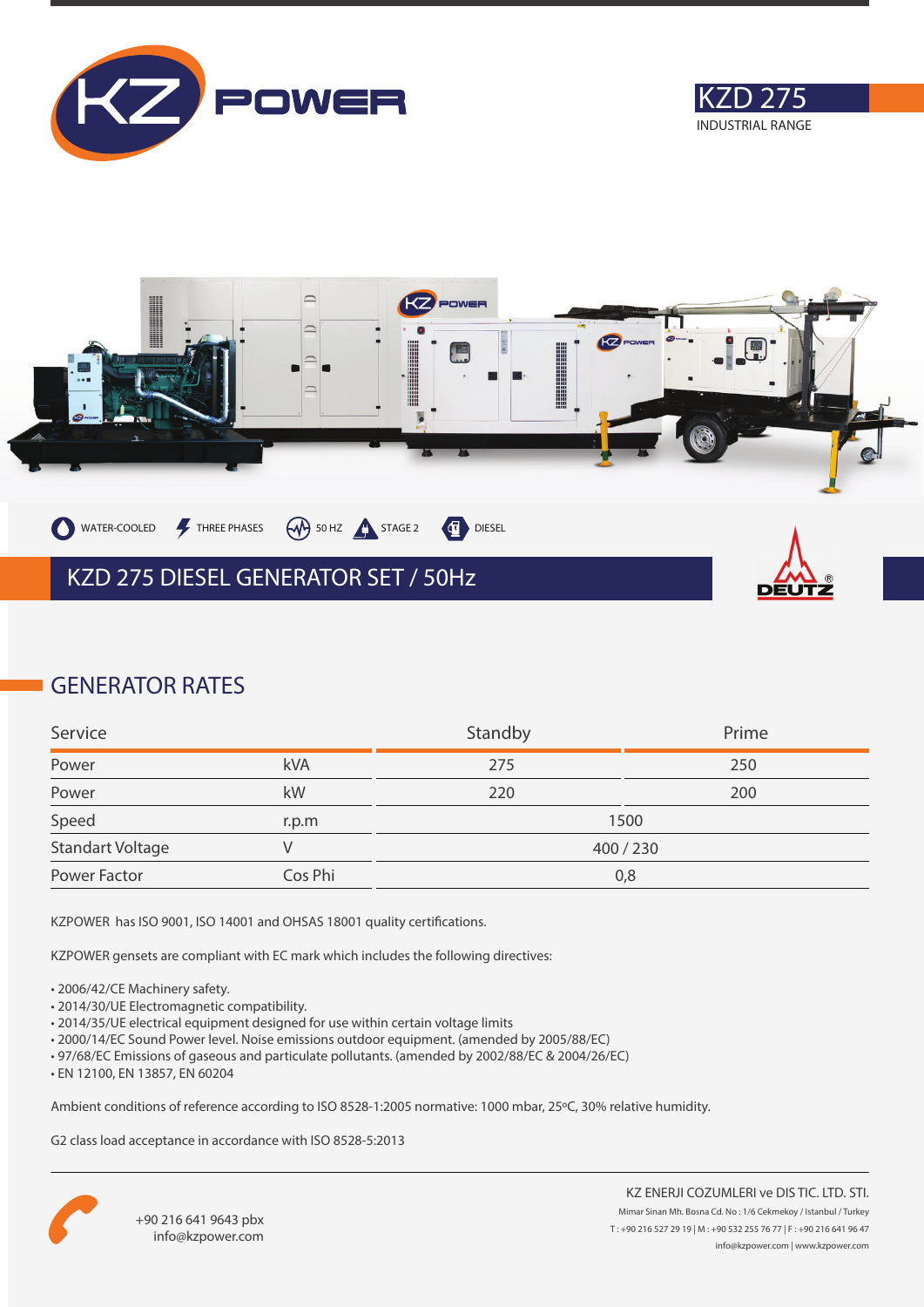



## **SPECIFICATIONS 50HZ / 1.500 rpm**

| Engine                                      |      | Specifications          |  |
|---------------------------------------------|------|-------------------------|--|
| <b>Rated Output</b>                         | kW   | 231                     |  |
| Manufacturer                                |      | <b>DEUTZ</b>            |  |
| Model                                       |      | BF6M1015-LA-GA          |  |
| <b>Engine Type</b>                          |      | 4 Stroke - Diesel       |  |
| <b>Injection Type</b>                       |      | Direct Injection        |  |
| <b>Aspiration Type</b>                      |      | Turbocharged            |  |
| Number of cylinders and arrangement         |      | In line                 |  |
| <b>Bore and Stroke</b>                      | mm   | 132/145                 |  |
| Displacement                                | L    | 11,906                  |  |
| Cooling System                              |      | WATER + %50 Antifreezze |  |
| Lube Oil Specifications                     |      | ACEA E3,E4,E5 (15W-40)  |  |
| <b>Compression Ratio</b>                    |      | 16.5:1                  |  |
| Fuel Consumption Standby (110%)             | 1/h  | 53,38                   |  |
| Fuel Consumption 100% PRP                   | 1/h  | 48,53                   |  |
| Fuel Consumption 75 % PRP                   | 1/h  | 36,4                    |  |
| Fuel Consumption 50 % PRP<br>1/h            |      | 24,26                   |  |
| Lube oil consumption with full load         |      | < 0.5                   |  |
| Total oil capacity including tubes, filters | г    | 36                      |  |
| Total coolant capacity                      |      | 62                      |  |
| Governor                                    | Type | Electronical            |  |
| Air Filter                                  | Type | Dry                     |  |
|                                             |      |                         |  |

| Alternator                              | Specifications          |
|-----------------------------------------|-------------------------|
| Manufacturer                            | <b>GENTECH</b>          |
| Model                                   | <b>GNT-275</b>          |
| Poles                                   | $\overline{4}$          |
| Connection type (standard)<br>No.       | Star                    |
| <b>Total Harmonic Content</b>           | $<$ %2                  |
| Insulation                              | H Class                 |
| Enclosure (according IEC-34-5)<br>Class | IP 21/23                |
| Exciter system                          | Self-excited, brushless |
| Voltage regulator                       | A.V.R (Electronic)      |
| <b>Bracket type</b>                     | Single Bearing          |
| Coupling system                         | Flexible disc           |
| Efficiency (%)                          | %93,2                   |
| Voltage Output (VAC)                    | 230/400                 |
| Frequency (Hz)                          | 50                      |

#### Prime Power (PRP):

According to ISO 8528-1:2005, Prime power is the maximum power which a generating set is capable of delivering continuously whilst supplying a variable electrical load when operated for an unlimited number of hours per year under the agreed operating conditions with the maintenance intervals and procedures being carried out as prescribed by the manufacturer. The permissible average power output (Ppp) over 24 h of operation shall not exceed 70 % of the PRP.

#### Emergency Standby Power (ESP):

According to ISO 8528-1:2005, Emergency standby power is the maximum power available during a variable electrical power sequence, under the stated operating conditions, for which a generating set is capable of delivering in the event of a utility power outage or under test conditions for up to 200 h of operation per year with the maintenance intervals and procedures being carried out as prescribed by the manufacturers. The permissible average power output over 24 h of operation shall not exceed 70 % of the ESP.

#### Note:

All data based on operation to ISO 3046/1, BS 5514 and DIN 6271 standard reference conditions.



• All rotating parts are covered by metal mesh against damages

• Heavy duty water cooled diesel engine and brushless alternator • Solid steel base frame with minimum 8 hours base tank and

• AMF Control panel with digital-automatic main control module

• User Manual, Electrical Drawing and Gurantee certificate

Standard Generator Features

anti-vibration mountings

• Residential type silencer • Flexible exhaust compensator • Block water heater unit

• Battery charge redressor. Lead acid battery

• 50c Tropical radiator





+90 216 641 9643 pbx info@kzpower.com

KZ ENERJI COZUMLERI ve DIS TIC. LTD. STI. Mimar Sinan Mh. Bosna Cd. No : 1/6 Cekmekoy / Istanbul / Turkey T : +90 216 527 29 19 | M : +90 532 255 76 77 | F : +90 216 641 96 47 info@kzpower.com | www.kzpower.com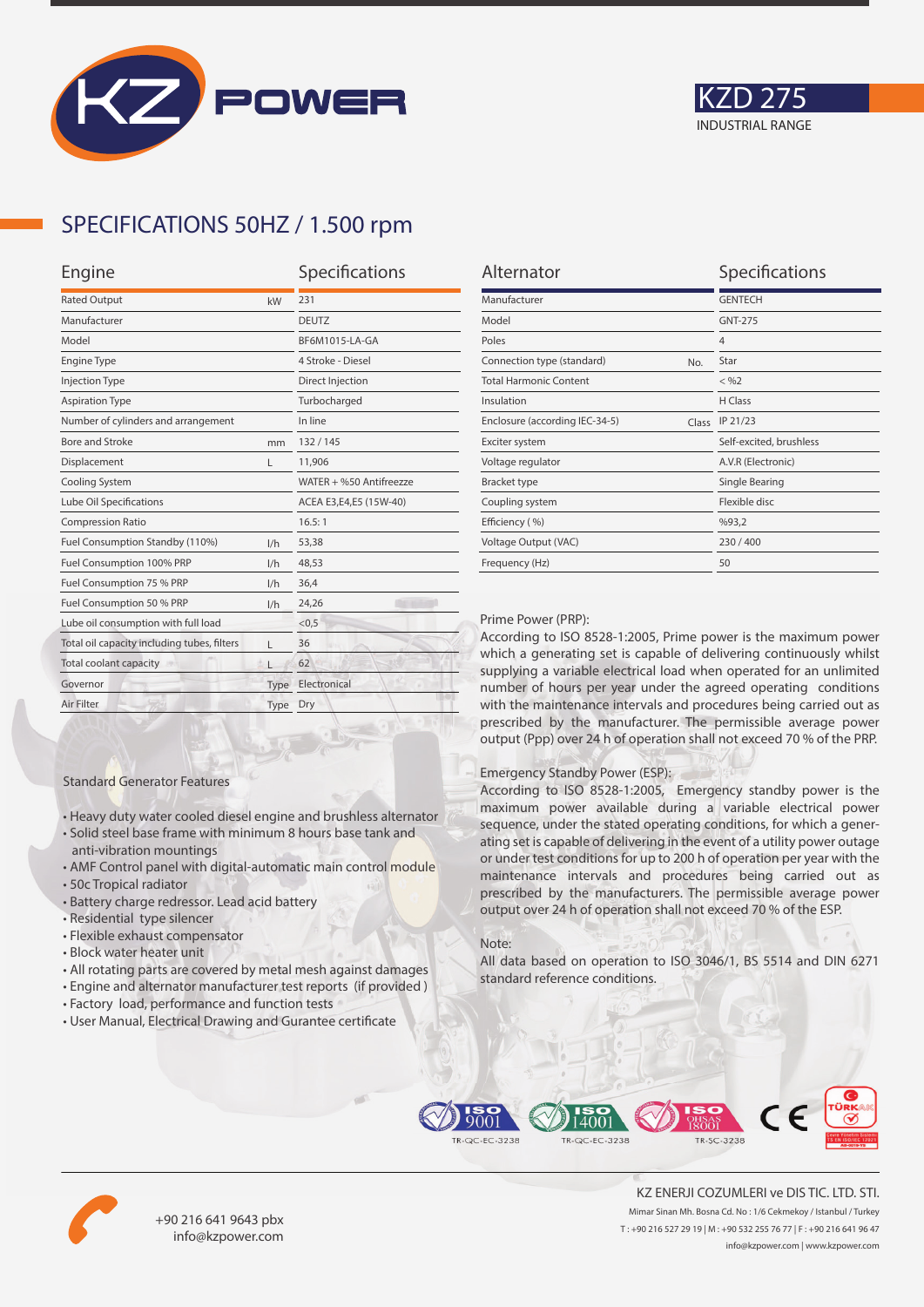



### **DIMENSIONS**





### **OPEN SET**

| WxLxH            | mm | 1400x3300x2620 |
|------------------|----|----------------|
| Weight<br>$\sim$ | kq | 2440           |
| <b>Fuel Tank</b> |    | 700            |



### **CANOPIED**

| WxLxH            | mm | 1400x3300x2550 |
|------------------|----|----------------|
| Weight           | kg | 2940           |
| <b>Fuel Tank</b> |    | 700            |

Sound Proof Canopy Specifications

- Special design for minimizing acoustic level
- Galvanized steel construction further protected by polyester powder coat paint
- Black finish stainless steel locks and hinges
- Control panel viewing window in a lockable access door
- Emergency stop push button (red) mounted on enclosure exterior
- Lifting, drag and jacking points on base frame
- Radiator fill via removable, flush mounted rain cap fitted with compression seal